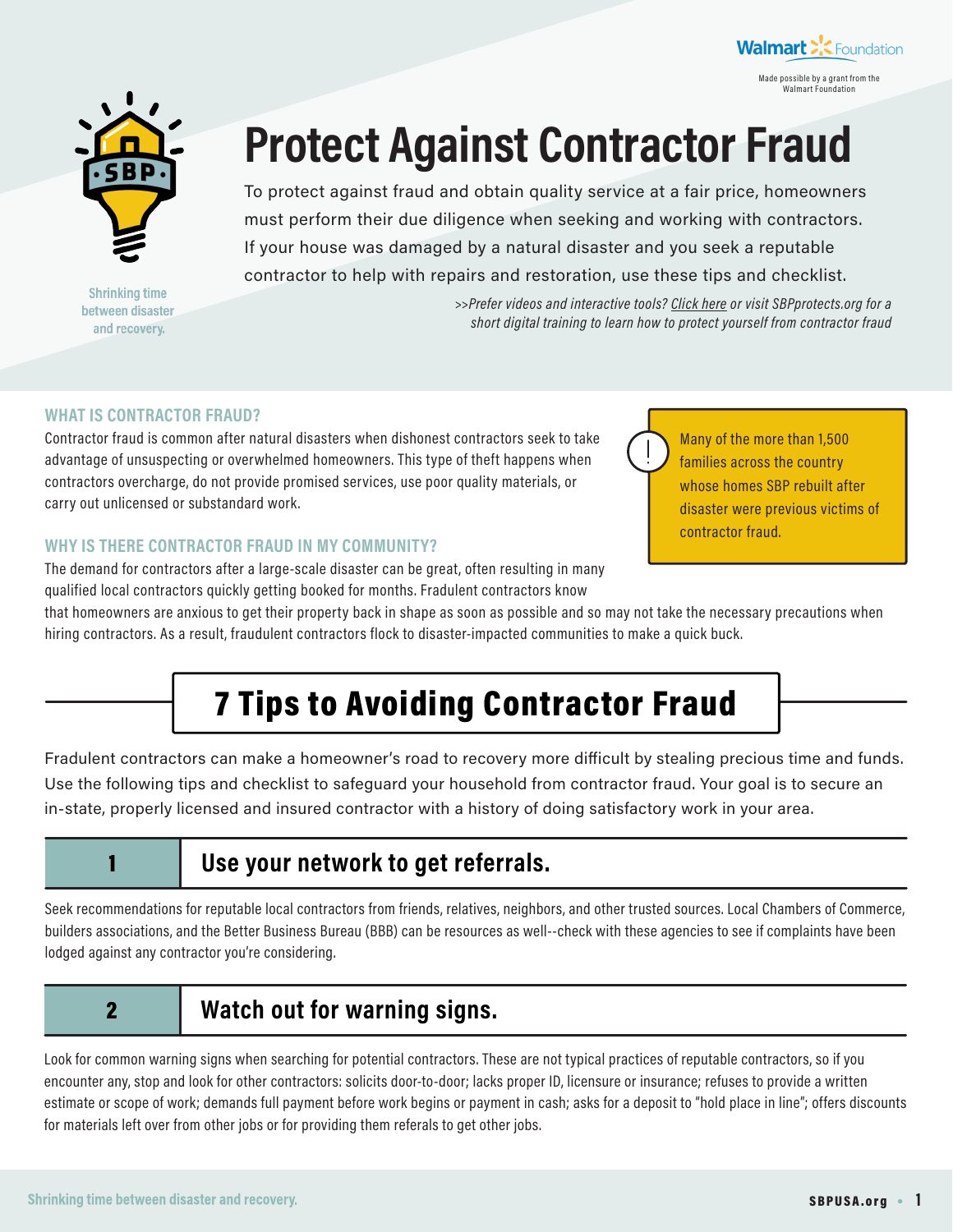## 3 **Get detailed, written estimates from at least three contractors.**

Fraudulent contractors, especially when they approach seniors, may offer a "free" estimate to assess "problems" with your roof, siding, driveway, etc. The scammer will always find something wrong. Avoid fraudulent contractors by obtaining and comparing at least three firm estimates for repairs. Estimates should be in writing, contain the same services, and include material and labor costs so you can compare them easily. Be wary of estimates that are significantly higher or lower than others.

## 4 **Make sure contractor has proper licenses, insurance and references.**

Verify the credentials of any potential contractors. Obtain copies of ID, licenses, and insurance (workers compensation and liability). Check with your local building department on any required licensing or registration for your area and type of job. Verify licenses are valid by checking with your state and/or local licensing department. Call issuing insurance companies to verify insurance coverage. Ask for references from jobs completed in your area and call them to check on the contractor's work *(was the work done satisfactorily? how well did the contractor communicate with the property owner? were there any unexpected delays? was the project completed on budget? would they use the contractor again?).*

## 5 **Get a written contract, sign only when you agree with everything.**

Verbal contracts are not legally binding. Once you select a contractor, you need a proper written contractor to protect you as the property owner. Your contract should include: contractor information with licensing and insurance, scope of work with material and labor costs, project and payment schedule, confirmation that contractor will obtain appropriate permits, waiver of any homeowner liability in case of injury, punch list, notation that a release of lein will be signed at project conclusion, home inspection, warranty for the work performed, a process for change orders, and a termination clause. Sign the contract only after all spaces have been filled in and you understand and agree with everything.

## 6 **Never pay with cash, never pay in full upfront.**

Make all payments via check or credit card so there is a paper record. Clients who pay with cash are likely to never see the contractor again. Reputable contractors ask for down payments or deposits (1/3 or less of the total price is standard); they almost never request full payment upfront. In fact, most legitimate contractors bill at predetermined progress points in the project and when the work is completed to the client's satisfaction. If a contractor asks for or demands total payment upfront or in cash, do not use that contractor.

## 7 **Manage the project closely and ensure proper closeout.**

Check on progress in person as frequently as you are able to ensure work is proceeding to your satisfaction. If you encounter any issues, halt activity right away and work with your contractor to resolve issues before allowing work to resume. As work nears completion, ensure the project is properly closed out: create a "punch list" with your contractor of items still to be completed, verify all work has passed inspection and permits are properly closed, have your contractor obtain a Certificate of Occupany from the local building department if required, get warranty information for the work (1-3 years is typical), and double check the punch list to ensure all work is completed prior to final payment. Once final payment is issued, ensure your contractor signs a release of lein acknowledging receipt of full payment and waiving any lein rights on the property.

**What if I am a victim of contractor fraud?**

If you suspect or experience disaster-related fraud, report it to your local police department and call the consumer division of your state Attorney General's Office. You may also report disaster-related suspicious activity or fraud to the DHS Office of Inspector General (800-323-8603) or the National Center for Disaster Fraud Hotline (1-866-223-0814).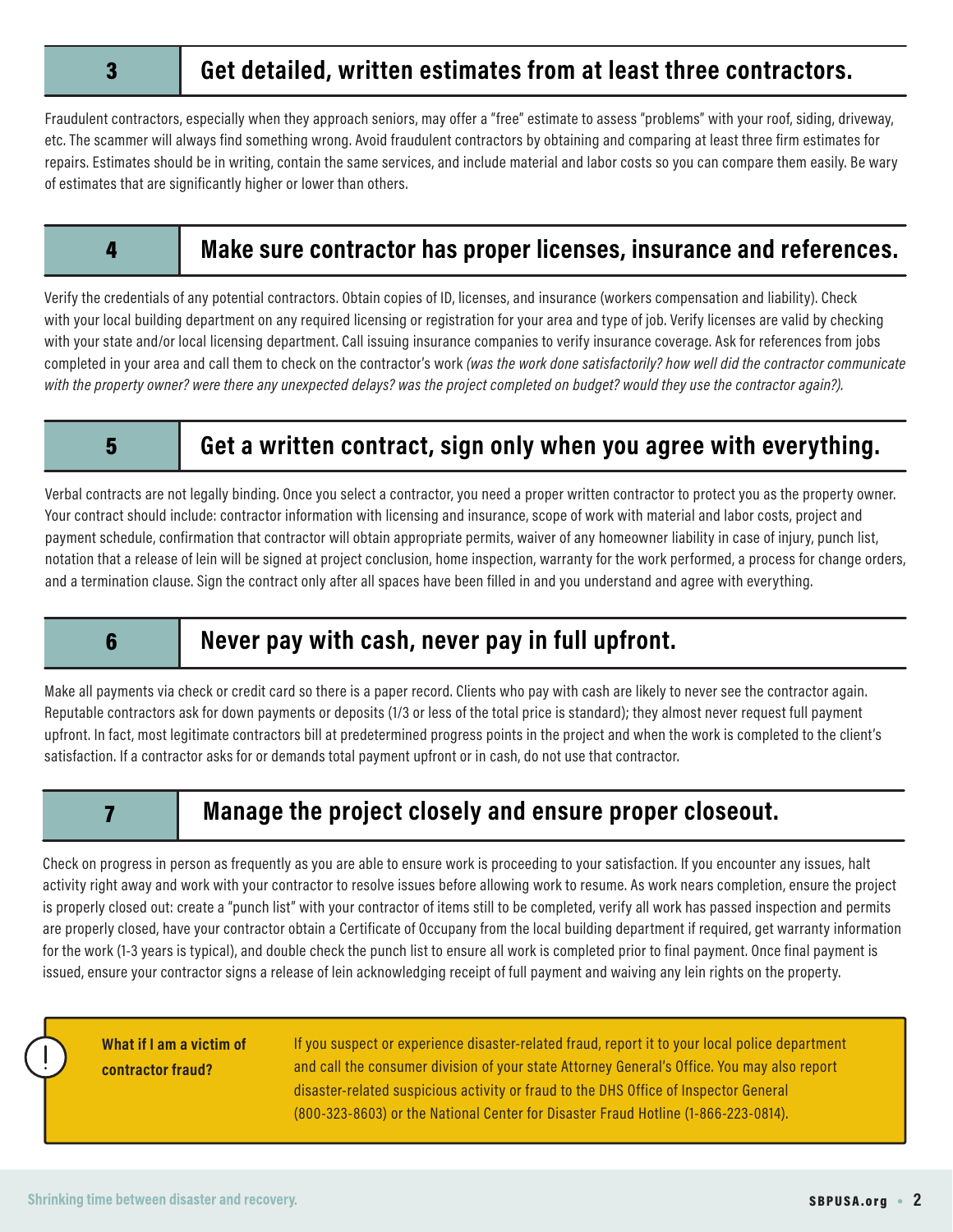## Contractor Checklist

## **PLEASE USE THE FOLLOWING STEPS AND CHECKLISTS TO PROTECT YOURSELF FROM CONTRACTOR FRAUD.**

## STEP 1 **Licensure/ Insurance**

Your contractor must be properly licensed and insured to perform the type of work your job requires. Ask the contractor to send you a photocopy of each document before your first meeting to speed up your vetting process (for any who are unable/unwilling to provide this information, you do not need to waste time meeting with them). **If you do not receive from the contractor and are unable to verify all of the following, DO NOT proceed with this contractor.** 

- Contractor's business name
- Contractor's full name
- Copy of the contractor's identification

 Contractor License/Registration number(s) and exp. date(s) (*check with your local building department on what is required for your type of project; verfiy licenses are valid by checking numbers with state/local registries*)

Copy of the contractor's business license

 Copy of workers' compensation documentation (*ensure contractor has workers' compensation coverage; [check registry](https://www.ewccv.com/cvs/) or call insurance carrier to verify)*

 Copy of contractor's proof of general liability insurance coverage? (*ensure contractor has insurance; call insurance carrier to verify)*

- Insurance carriers name:
- Policy number:
- Phone Number:

## STEP 2 **Bids and Estimates**

Ask the contractor many questions during this stage. If you feel at all uncomfortable with any of the answers to these questions, or **if any of your answers to any of the questions are NO, do NOT proceed with this contractor.**

| First, is the bid in writing?                                                | Did you obtain at least three bids? If so:                                                        |
|------------------------------------------------------------------------------|---------------------------------------------------------------------------------------------------|
| Is the estimate broken into labor and material costs?                        | $\circ$ Have you compared pricing?<br>○ Have others looked at bids to see if pricing is accurate/ |
| Does the scope of work include:                                              | average in regard to the market rate?                                                             |
| $\circ$ The contractor performing an extensive walk through of<br>your home? | Have you asked the contractor to provide you with three<br>references from recent jobs?           |
| $\circ$ A list of the specified materials the contractor intends<br>to use?  | Have you contacted these three references, and do you feel                                        |
| $\circ$ A timeline for how long the work will take?                          | comfortable with their endorsement?                                                               |

## **Reminder**

Do not rush this process!

It is important to have everything in order before proceeding. If you have answered NO to any of these questions, DO NOT use the contractor. Contractor fraud comes in many shapes and forms, so make asking questions a priority. Always verify a contractor's license and insurance. Never use a contractor who has expired licenses or insurance.

States that require contractors to have a state-issued license will have a publicly available database of licensed contractors. Visit your state government's website and search "licensed contractors" or call the consumer helpline for more information. To check local licensing requirements, call your local government's permitting office or information line/3-1-1.